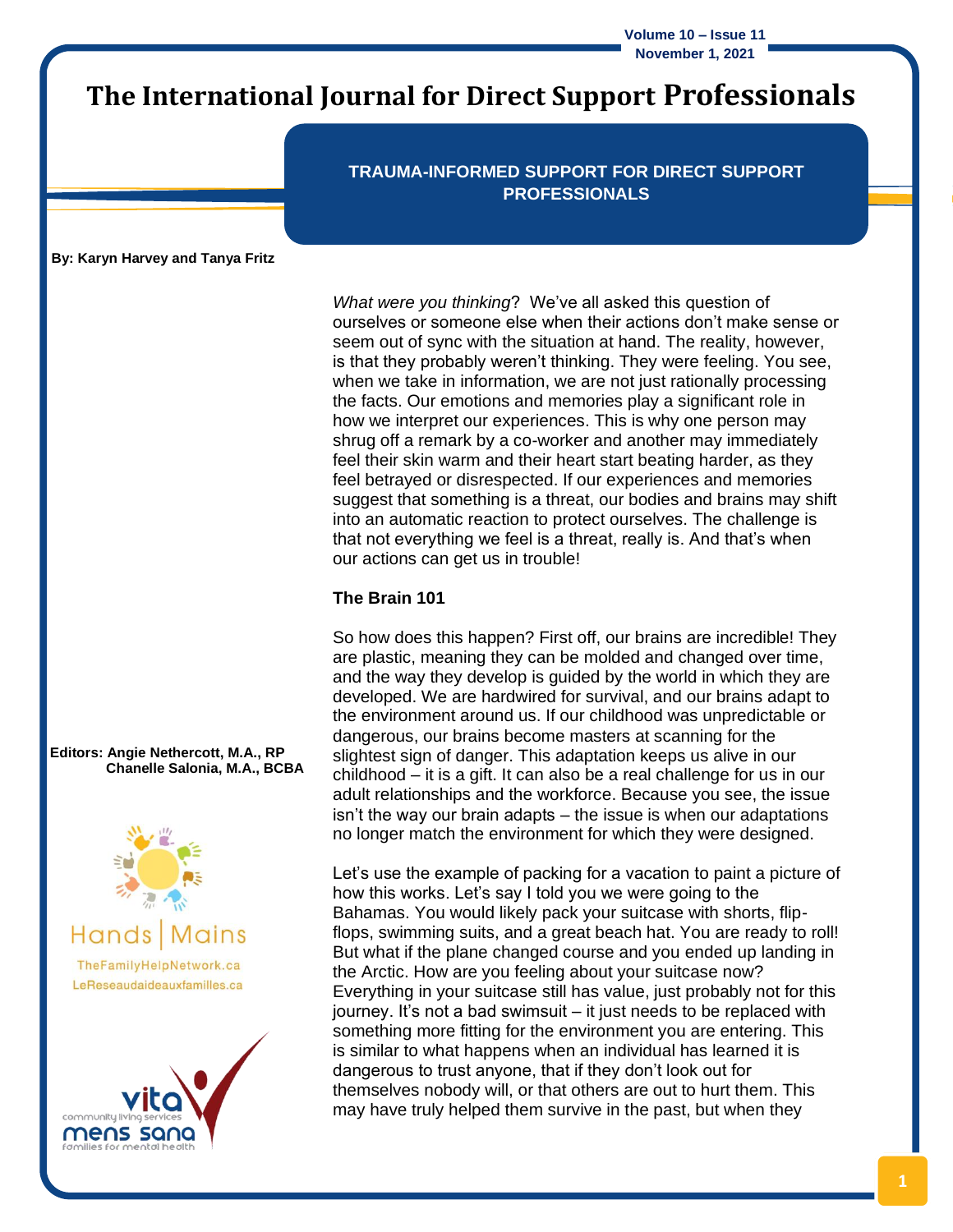#### **Volume 10 – Issue 11 November 1, 2021**

enter a safe, nurturing environment where connection, trust, and collaboration are necessary, these same behaviors are no longer useful. Just like re-packing the suitcase, we can help others slowly replace old behaviors with new ones. We need to not shame them for their normal adaptive responses, rather we need to normalize them and support the person as they learn to re-pack their suitcases with items that will help them thrive in their current environment. This is not a quick or easy task, as all of us are inclined to fall back into old patterns when we are stressed.

So, let's take a closer look at how this can play out. Our emotional brain, the limbic system, is constantly scanning new stimuli for danger. Within the limbic system is the amygdala – we will call her Amy. Amy is on constant lookout for danger. I picture her with binoculars at the top of the lighthouse, scanning for any potential risks that may be coming our way. Right beside Amy is the hippocampus, the memory center of the brain that we will refer to as the Hippo. This means that, as Amy is scanning, she is getting lots of input from the Hippo based upon our previous experiences. Like a backseat driver, Amy is constantly getting the attention of our Cerebral Cortex – the thinking brain. At every turn, Amy suggests to our thinking brain to slow down, watch out, or make a quick U-turn. Our thinking brain is typically able to provide rational data that calms Amy enough to keep her from taking over. It can point out that the sound on the window isn't someone breaking in, but rather a branch hitting the window due to the storm outside. It can calm Amy by reminding her that the last time the boss wanted to speak with her, it was to get input on a new policy – not to fire her. In these moments, we can stay regulated. In other words, we think before we act. But, sometimes, Amy is yelling so loudly "DANGER, DANGER," that she takes over. In these moments, our thinking brain can even go offline, and Amy takes the driver's seat. Unfortunately, Amy isn't always the best driver! We become dysregulated and flip our lid. Our need to survive trumps all. We may feel like we are fighting for our life. These moments happen to all of us but, when we have experienced high levels of trauma in our past, it is even more common.

The moment our lid flips because we feel unsafe, we can shift into a default behavior of fight, flight, freeze, or fawn. We may be ready to fight for ourselves by going on the offense or the defense. Or we may find ourselves quickly stepping back or avoiding the situation as a way of fleeing from the danger. For some, we simply freeze up. We may be overcome by a sense of powerlessness and hopelessness. And for others, we shift directly into trying to protect ourselves by defusing the conflict and regaining safety through "people-pleasing" behaviors. If you take a moment, you can probably think of situations with co-workers, yourself, and those you support that illustrate each of these automatic responses.

#### **How to provide trauma-informed support**

When we recognize that these behaviors are a result of feeling unsafe, we can shift our response. Rather than joining them in their dysregulation, we can seek to help them feel safe and calm, so their thinking brain can come back online. We realize that their behaviors are not necessarily a reaction to the situation at hand or us, but rather a pain-based reaction to past hurtful experiences. We can move from a desire to judge and punish, to a goal of understanding and supporting. We can use this lens of safety to look at situations from a different perspective. And when we recognize that we all have moments where we flip our lids, we can be proactive in taking care of ourselves in ways that help us feel safe and increase our ability to handle the inevitable bumps in the road. A few concrete examples of ways you may do this include: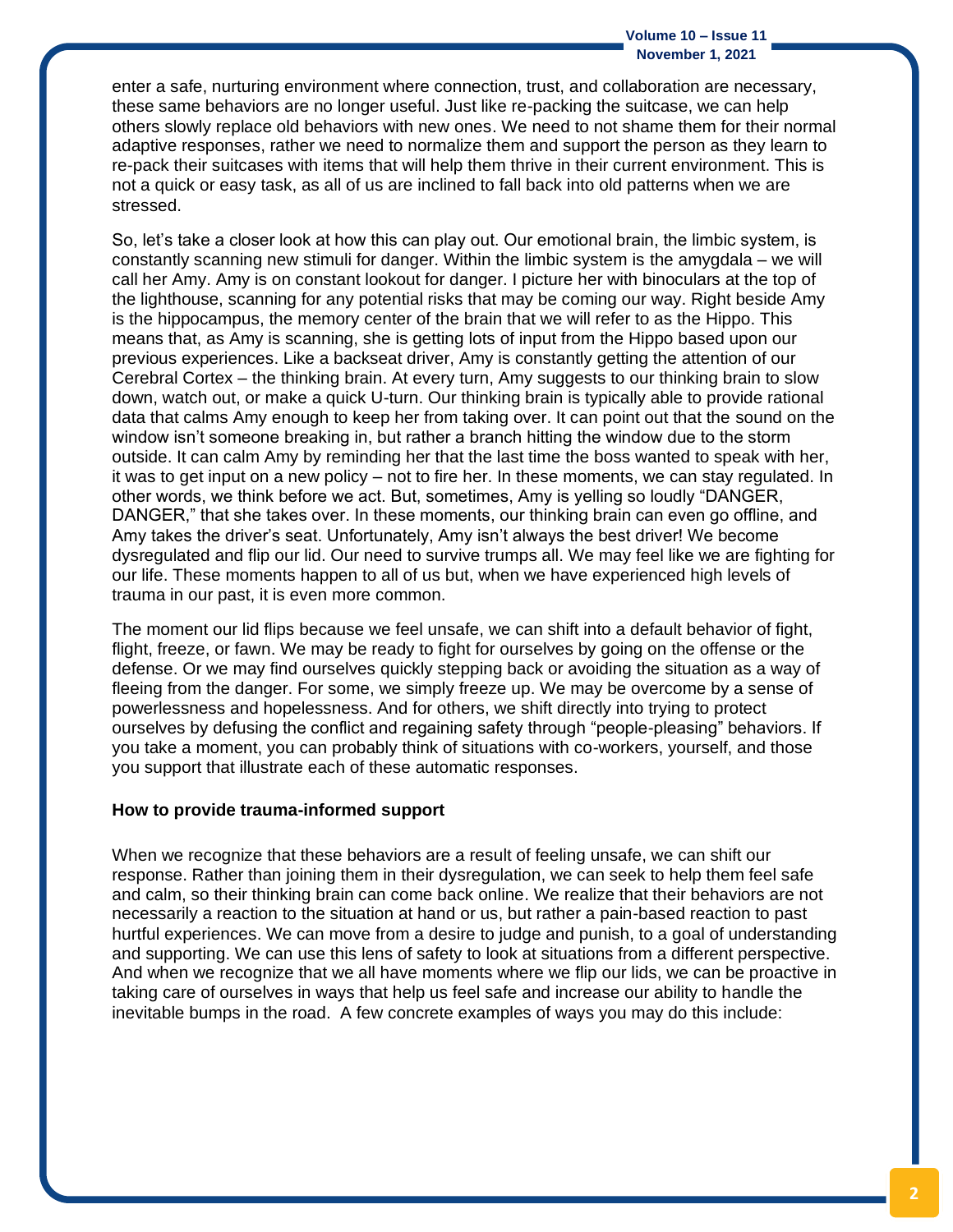- Take a deep breath, making your exhale a few seconds longer than your inhale the moment you notice yourself becoming dysregulated.
- Stay curious a moment longer with a co-worker, parent, or community partner when you feel yourself becoming defensive, by simply asking them to tell you more about what they are saying.
- Help shift the person you are working with into the present, by engaging their senses. Ask them to physically describe what they are feeling in their body, walk them through their five senses by asking them to tell you five things they see, four things they feel, three things they hear, two things they smell, and one thing they can taste right now. Or you can simply invite them to look outside and begin describing everything they can see.
- Practice recognizing and naming emotions, getting as specific as possible, e.g., are you mad, or resentful, or betrayed, or jealous? Our emotions are important signals for what we need in our lives.
- Practice different breathing techniques such as square breathing, belly breathing, or extended exhaled breathing when everyone is calm, so that they are available to you when someone becomes dysregulated.
- Ensure that you connect with the person before you correct by practicing Dr. Bruce Perry's sequence of engagement: Regulate, Relate, Reason. Creating safety for the individual is the best way to ensure that your relationship with that person lasts another day, so that you can continue to support and coach them. Dr. Perry suggests that, if you want to reason with someone, you need the other person to feel safe and connected to you. Being able to engage with the person depends on a minimal level of regulation in the person with whom you're trying to communicate. Regulating yourself is also important to have a chance of helping the other person be regulated, connecting with them, and communicating with them.
- Take care of yourself by setting boundaries, practicing self-care, challenging the stories you make up in your head, and engaging in things that fill your cup. As educator Jean Clarke says, "A person's needs are best met by people whose needs are met."

#### **What is trauma?**

The way the brain reacts and develops is a critical element of understanding trauma-informed care. In our field, much more can be done to ensure that we are understanding the impact of trauma on those we support and our workforce. We can start by understanding what trauma is. Trauma is an event that is experienced in a way that has adverse effects on our ability to cope with stress and build relationships in the future. Simply stated, trauma is anything that overwhelms our ability to cope. Trauma changes our brains in predictable ways and the impacts on our well-being physically, mentally, and socially are well documented. Trauma is common.

Nearly 75% of direct support professionals experienced one of the ten traumatic experiences defined by the Adverse Childhood Experiences Study, with 30% experiencing four or more. Similarly, we know that those with disabilities experience significantly higher levels of abuse, neglect, and other traumatic events. Once you realize how common trauma is in the field of developmental disabilities and what a strong predictor it is, it becomes clear that we need to better recognize and respond to trauma in a way that supports healing. Trauma is not an issue of "us" and "them." Trauma impacts nearly all of us.

#### **How do we keep Amy out of our driver's seat?**

How do we calm "Amy" when she has taken the driver's seat and wants to veer the car out of control, telling us we are in danger and pushing our panic button? With our rational mind offline, we can't always calm ourselves once Amy has taken charge. The key then becomes how to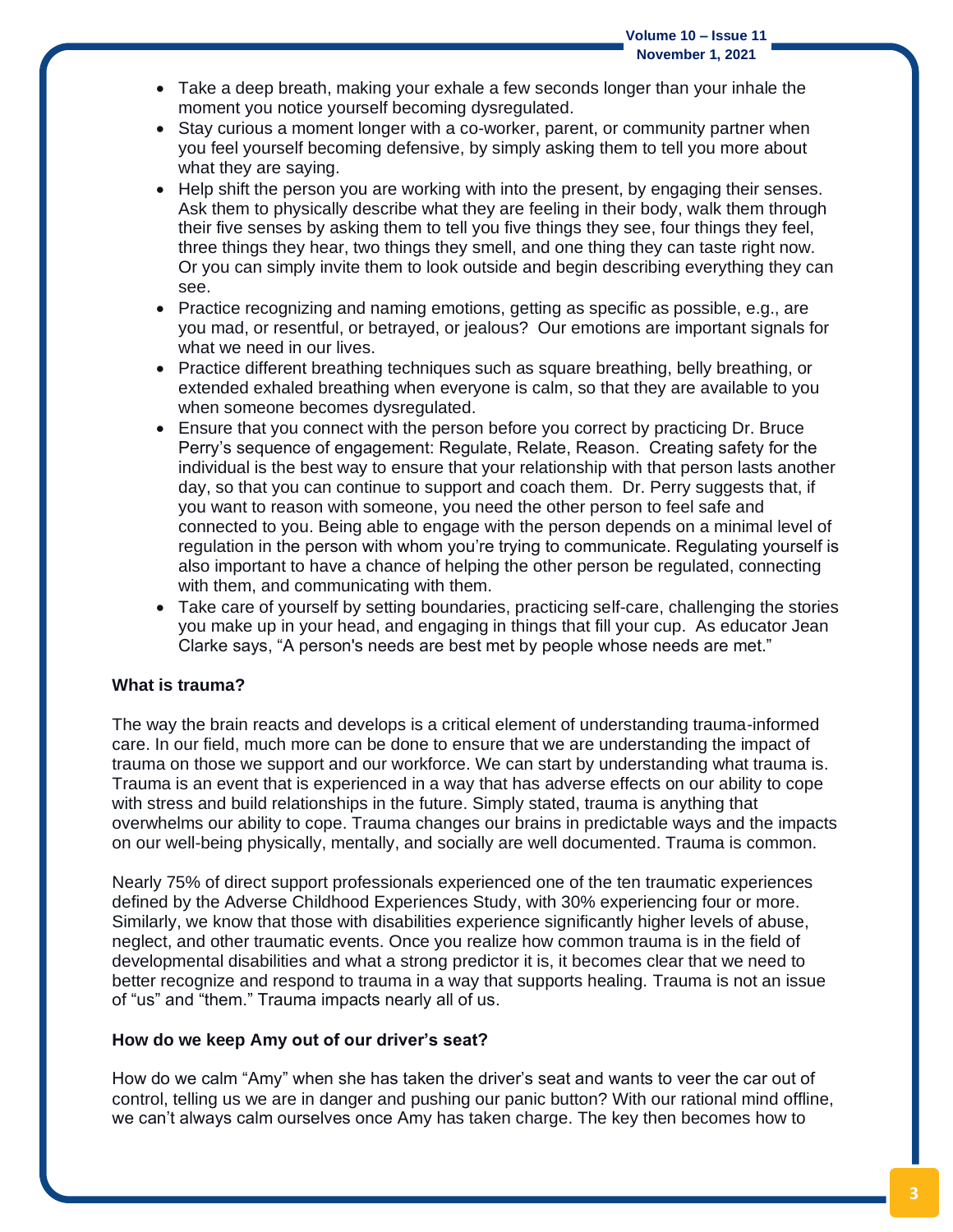keep Amy out of the driver's seat. A big piece of that is to work on our recovery from whatever challenges we may have faced in this life.

A wonderful mentor and renowned scholar, Dave Hingsburger, taught us that relationships are a critical piece of healing. People thrive when they have relationships. Studies show that relationships both protect us against the effects of present trauma, as well as help us to heal from our past traumatic experiences. This applies both to people with disabilities, as well as those of us who support them. Having friends we trust, people we can turn to, even a significant other with whom we can share our lives are all important aspects of healing. The more isolated we are, the more the past may haunt us. The more the past haunts us, the more easily triggered we might be by an emotionally difficult situation. In other words, the more likely it is that we will let Amy take the driver's seat.

In the difficult work world of the direct support professional, isolation come easily. Having coworkers with whom you can speak, face-to-face interaction with your boss, and connections with your team are all very important to combat isolation. Connections, both personal and professional, are key.

Self-care is also a critical part of healing. What helps each of us to feel calm, to release stress, and to let go of tension is different for everybody. Many people find that exercise is critical. Others find creative activities stress-relieving, still others find spending time in nature to be rejuvenating. We know ourselves and know our keys for stress relief. Those working with people with trauma often absorb the trauma without realizing it. Self-care, in this work, becomes essential.

Sometimes, when the day-to-day struggles become overwhelming, self-care is just not enough. Many have found therapy to be helpful when past demons raise their head and current stressors become difficult to bear. Most employees have an EAP program that can provide between four to five sessions with a qualified mental health professional that are private and confidential. Others have sought assistance covered by health care outside of their EAP program. Therapeutic supports can be essential in getting through critical times.

Finally, there are times when a break is needed. No one can do it all, al the time. Often DSPs are asked to work multiple shifts, demands are real, and money is needed, so the work is taken – but it takes its toll. There are times when stepping away is critical. Decompressing, relaxing, and recharging are critical for us all and even more important when the work is charged with emotional demands.

In her book *Trauma Stewardship*, Laura van Dernoot Lipsky talks about the impact of trauma exposure. She discusses how being exposed to the sufferings and traumas of others impacts us and, most particularly, impacts the people working directly with those who have been traumatized. She emphasizes that self-care is not just important, it is survival. Getting help when needed, stepping back when needed, and daily activities that replenish the self are all critical to the ability to be able to continue with sound mental health in this challenging line of work. Knowing ourselves, working with ourselves, and meeting our mental health needs are the foundation of being able to enjoy the work we do without being overtaken by the stress or trauma in the lives of those we support. Knowing and handling our own trauma is another key factor.